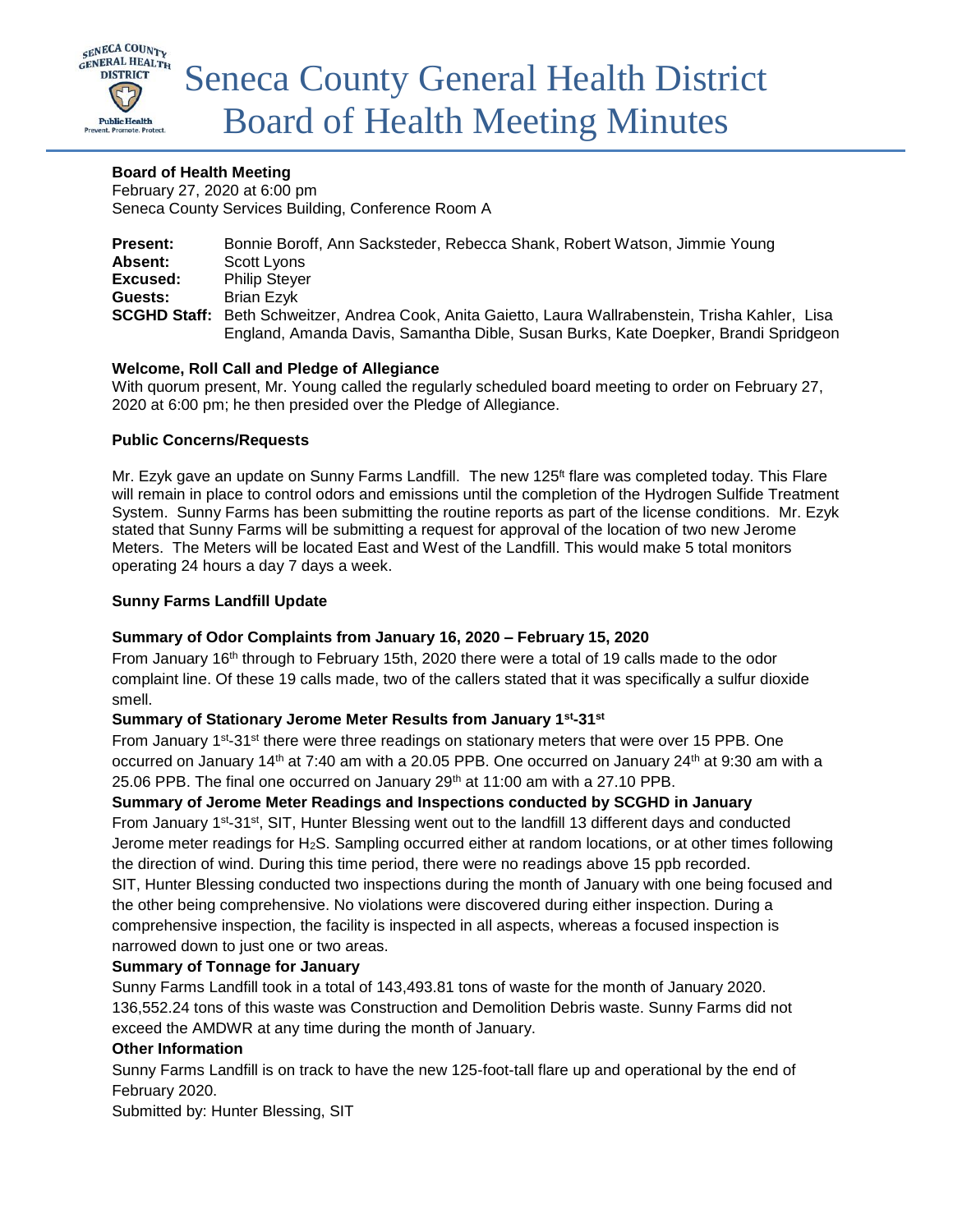#### **Public Health In-service**

Mr. Young turned the floor over to the Health Commissioner, Beth Schweitzer, MPH, MCHES. Mrs. Schweitzer presented information on the coronavirus and how ODH is responding. The greatest concern is for the older population, the very young and people that have compromised immunity. Coronavirus can cause severe respiratory illness. There is currently no vaccine but there is research going on to develop a vaccine. ODH wants to promote good infection control to help prevent the spread. The ODH and CDC post current information on their websites to keep the public up to date. As of today the Health Department has only received two calls from the public concerning the Coronavirus. Next Thursday Mrs. Schweitzer will go to Heidelberg University to present to their staff and students on the Coronavirus. The University also asked if Mrs. Schweitzer could be involved in helping prepare an emergency preparedness plan. The United States has posted travel advisories.

#### **Approval of Minutes**

Mr. Young requested a motion to approve the minutes from the January 23, 2020 meeting. Mrs. Shank made a motion to approve the minutes from the January 23, 2020 Board of Health Meeting. Mrs. Sacksteder seconded the motion. The motion carried unanimously.

#### **Sub Committee Report**

Mr. Young turned the floor over to Mrs. Shank, Personnel Committee Chairperson. Mrs. Shank reported the Personnel Committee discussed pay scale and employee compensation with no decision made at this time. This would be discussed in executive session.

#### **Financial Report**

The Monthly Financial Report for January 2020 shows revenue for the month of \$660,408.81 and revenue year to date of \$660,408.81. Expenses for the month were \$385,564.05 and year to date expenses totaled \$385,564.05.

Mr. Young requested approval of the Monthly Financial Report for January 2020 Mr. Watson made a motion to approve the Monthly Financial Report for January 2020. Mrs. Boroff seconded the motion. The motion carried upon roll call vote. Mrs. Boroff – Yes. Mrs. Sacksteder – Yes. Mrs. Shank – Yes. Mr. Watson – Yes. Mr. Young – Yes.

#### **Expenditures**

Mr. Young requested approval of the previous month's expenditures. Mr. Watson made a motion to approve the expenditures as presented. Mrs. Sacksteder seconded the motion. The motion carried upon roll call vote. Mrs. Boroff – Yes. Mrs. Sacksteder – Yes. Mrs. Shank – Yes. Mr. Watson – Yes. Mr. Young – Yes.

#### **Out of County Meetings/Travel**

Mr. Young requested a motion to approve Out of County Meetings and Travel requests provided in board packets. Mrs. Boroff made a motion to approve the Out of County Meetings and Travel. Mrs. Sacksteder seconded the motion. The motion carried upon roll call vote. Mrs. Boroff – Yes. Mrs. Sacksteder – Yes. Mrs. Shank – Yes. Mr. Watson – Yes. Mr. Young – Yes.

#### **Advances/Repayments/Transfers**

Mr. Young requested a motion to approve Advances, Repayments, and Transfer List provided in board packets. Mrs. Shank made a motion to approve the Advances, Transfer List and Appropriations Transfer. Mrs. Boroff seconded the motion. The motion carried upon roll call vote. Mrs. Boroff – Yes. Mrs. Sacksteder – Yes. Mrs. Shank – Yes. Mr. Watson – Yes. Mr. Young – Yes.

**Supplements** – none

#### **Contracts**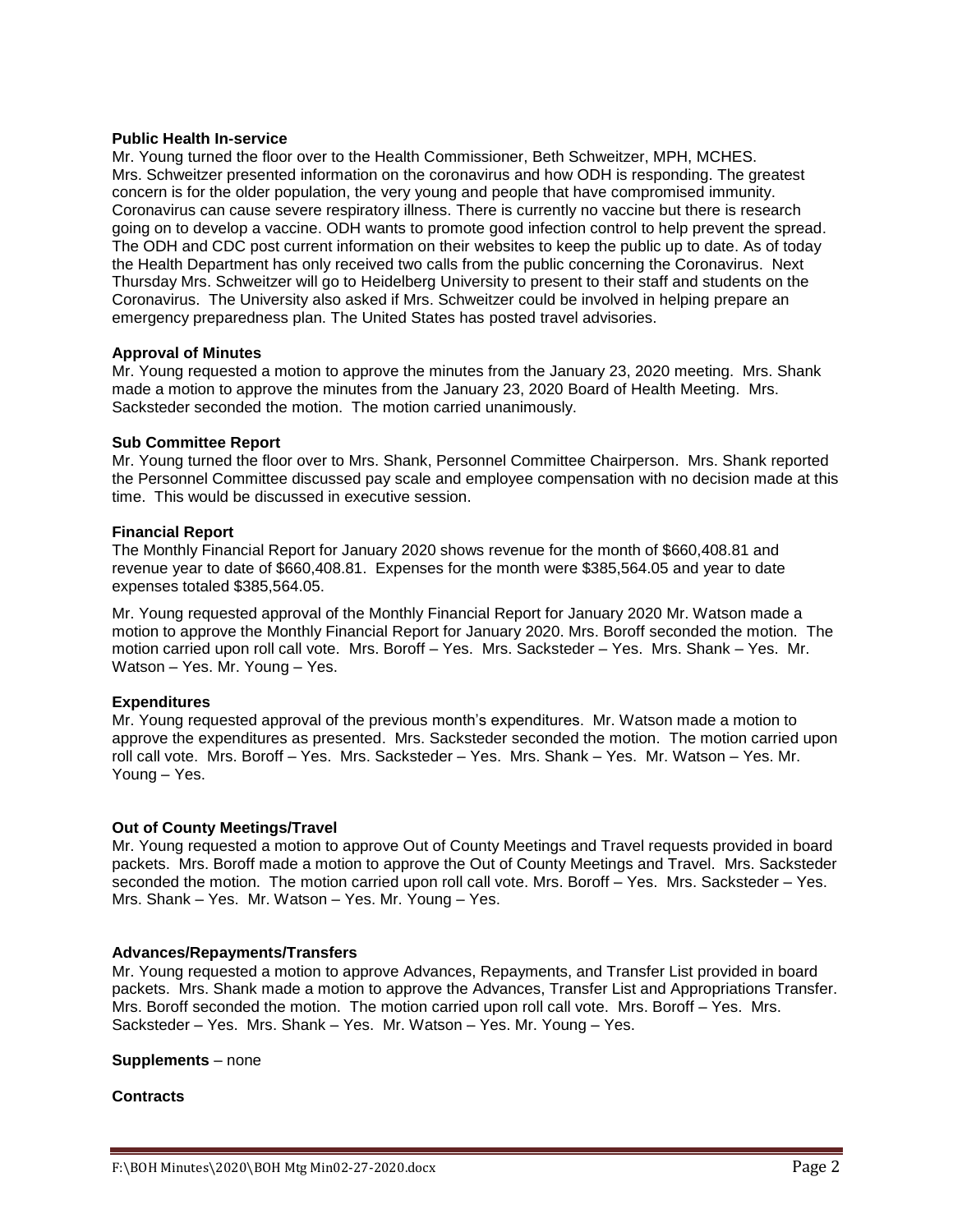Mr. Young requested a motion to approve contracts:

- a. Great Lakes Community Action Partnership, for Fostoria building lease, 01/01/2020- 12/31/2020, not to exceed \$22,983.00, (payer)
- b. Eastman & Smith, Ltd., for legal services, 1/01/2020-12/31/2020; \$285.00 per hour for Partner, \$175.00 per hour for Associate, \$160.00 per hour for Paralegal and \$115.00 per hour for Librarian /Legal Research (payer)
- c. **Addendum** Oriana House, CROSSWAEH, for nursing services, 07/01/2019-06/30/2020, Original amount not to exceed \$24,674.00, new amount not to exceed \$28,324.00 (100 extra hours) (payee)
- d. Fostoria City Schools, For use of facilities as mass prophylaxis facilities, effective immediately- until terminated, no money

Mrs. Sacksteder made a motion to approve the contracts. Mrs. Shank seconded the motion. The motion carried upon roll call vote. Mrs. Boroff – Yes. Mrs. Sacksteder – Yes. Mrs. Shank – Yes. Mr. Watson – Yes. Mr. Young – Yes.

### **Resolutions**

.

Mr. Young requested a motion to approve resolution: a. 2020.02 – Hiring Full-Time –RN– Amanda Davis, effective 02/03/2020

Mrs. Sacksteder made a motion to approve the Resolutions. Mr. Watson seconded the motion. The motion carried upon roll call vote. Mrs. Boroff – Yes. Mrs. Sacksteder – Yes. Mrs. Shank – Yes. Mr. Watson – Yes. Mr. Young – Yes.

# **Division Reports**

### **WIC**

Mr. Young turned the floor over to the Director of the WIC Division, Trisha Kahler, RD LD. Mrs. Kahler reviewed her report included in board member's packet:

People: Northwest Regional WIC Directors was at the beginning of the month. A representative from State WIC office answered local questions and provided updates. There may be changes to the Farmers' Market Program. State is considering offering larger dollar amounts and distributing less numbers of coupons. Local outreach activities were discussed as well as changing over to the new WIC certification system.

Service: We provided required WIC experience this month for a BGSU dietetics intern.

We also participated in the Tiffin City Schools Community Services Fair to promote WIC and Health District services to parents of students.

Quality: Staff are scheduled to be trained on a new WIC certification computer system on February 24<sup>th</sup>. While staff are at training in Columbus the computers will be installed in the clinics.

Fiscal: The State level base award for the WIC program was less than last year. This was expected and should not affect local levels or program services.

#### **Nursing**

Mr. Young turned the floor over to the Director of Nursing, Andrea Cook, BSN RN. Next Ms. Cook reviewed her report included in board member's packet: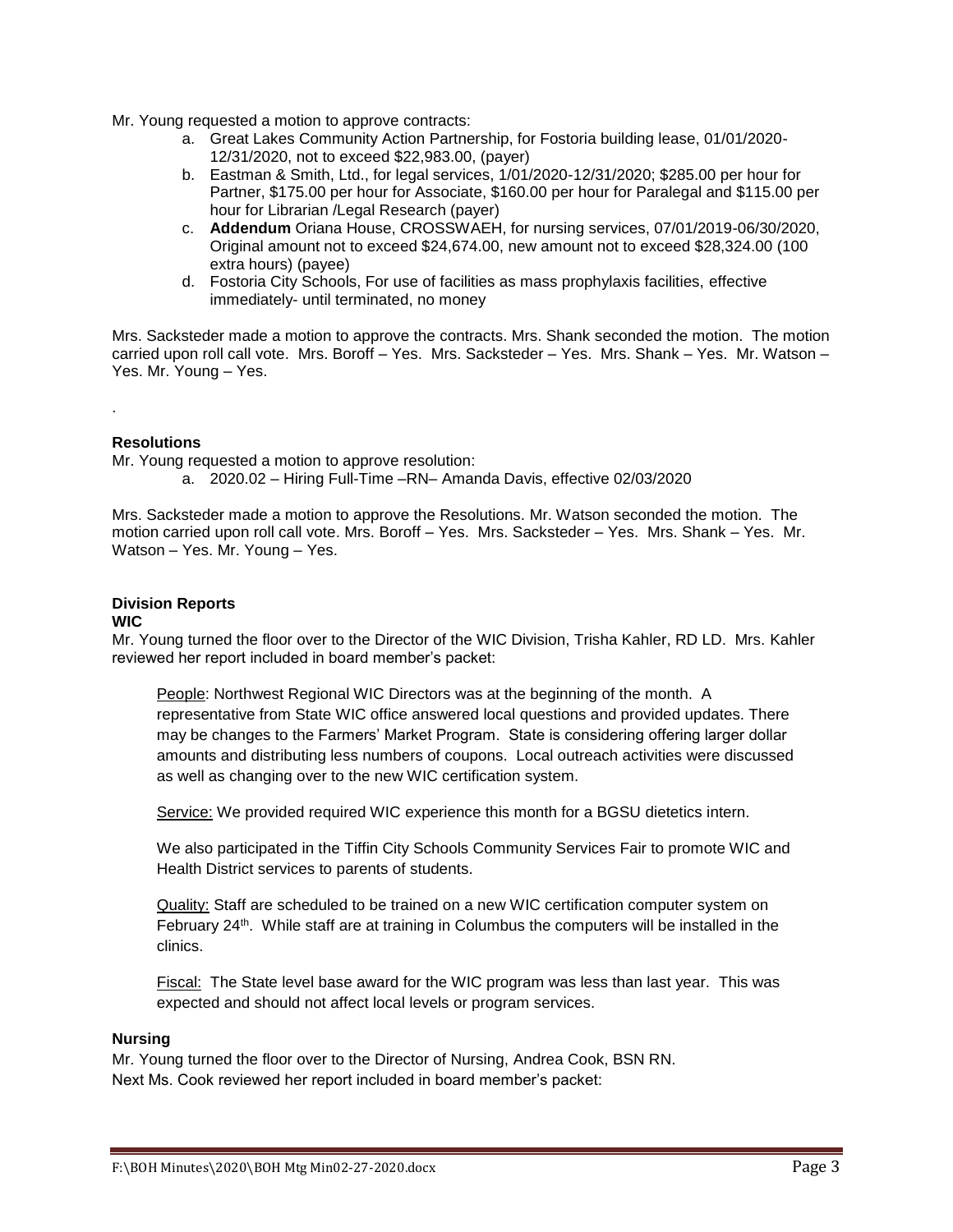# **People:**

- One full time RN position was filled by Amanda Davis
- Cindy Voorhees will delay retirement until the end of the year.

# **Financial**:

We did not write the Mom's Quit for Two grant which was due February  $10<sup>th</sup>$ , 2020.

# **Quality:**

Always striving to provide exceptional service.

# **Service:**

- The TB client has completed the regimen of medication and no longer needs direct observation.
- The Request for Proposals for the Get Vaccinated Grant is due out the week of 2-17-2020 and we will be writing this grant.
- MAC week is February 24-28, 2020. Nursing division will be doing a time study to evaluate programs and staffing.
- Save the date for the 2<sup>nd</sup> annual Run for the Health of It 5k, June 27, 2020. All proceeds to benefit the Tiffin YMCA Backpack Program. Employees can earn wellness points when volunteering and participating in the 5k.
- Clinic remodeling is at a standstill (again).
- Dana Mathias attended the International Human Trafficking and Social Justice Conference in Toledo September 19<sup>th</sup> and 20<sup>th</sup>, 2019. Dana attended a session on sex trafficking. The speaker shared her story of how she was sex trafficked in a rural community by her dad out of her own bedroom from the age of 3 to 13. Dana spoke with the presenter afterwards and asked if she would be interested in coming to the schools and educating students and staff regarding Human/Sex Trafficking. On January 24<sup>th</sup>, the speaker traveled 350 miles from Michigan to educate and share her story to the 7<sup>th</sup>-12 graders at Hopewell-Loudon School. The program was well received by staff and students. Some students came forward to talk with a counselor about their own experiences.
- Coronavirus information has been shared to schools, school nurses and healthcare providers. Nurses are being kept updated on the information. I have copied Talking Points 2-14-2020 for Board of Health members.

Mrs. Boroff asked if the nurses could do more public presentations to share what they have learned with the community.

### **Environmental Health**

Mr. Young turned the floor over to the Director of Environmental Health, Laura Wallrabenstein, MA RS. Mrs. Wallrabenstein reviewed her report included in board member's packet:

Mrs. Wallrabenstein presented for condemnation, property located at:

- a. 146 E. Tiffin St. Fostoria, OH 44830 Owned by Nancy L. Marker & Shane Marker (Jt. Sur) 642 Sandstone Dr. Perrysburg, OH 43551 Nancy is deceased so Shane is the sole owner.
- b. 4625 E TR 164 Green Springs, OH 44836 Owned by Alan E. & Gina L. Perry (same address)
- c. 626 Lynn St. Fostoria, OH 44830 Owned by Paul E. & Liana Main – same address

Mr. Young requested a motion to approve the condemnations of the properties located at 146 E. Tiffin St. Fostoria, OH 44830 Owned by Nancy L. Marker & Shane Marker (Jt. Sur), 4625 E TR 164 Green Springs, OH 44836 owned by Alan E. & Gina L. Perry and 626 Lynn St. Fostoria, OH 44830 Owned by Paul E. & Liana Main. Mrs. Sacksteder made a motion to approve the condemnations of 146 E. Tiffin St.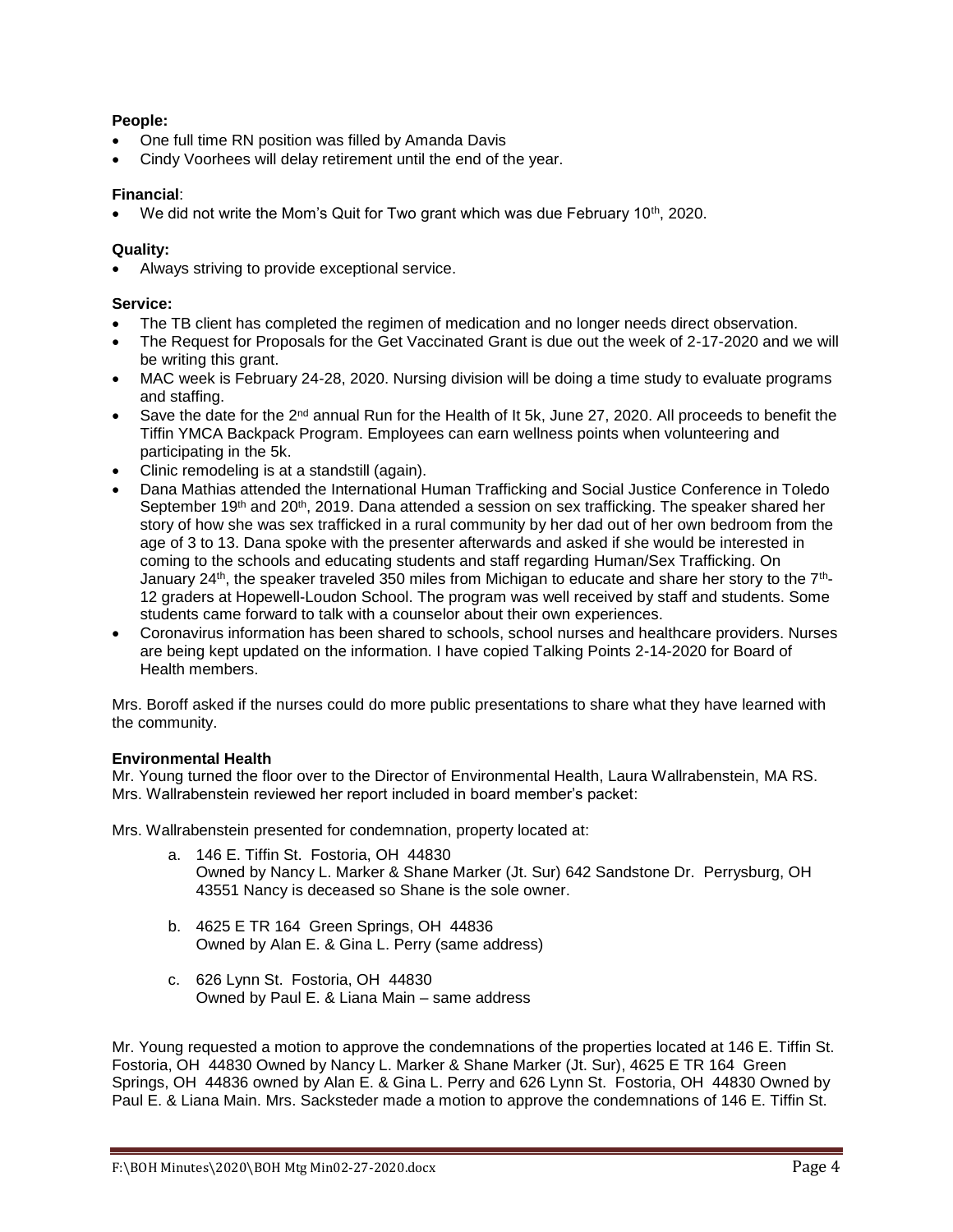Fostoria, OH 44830, 4625 E TR 164 Green Springs, OH 44836, and 626 Lynn St. Fostoria, OH 44830 Mr. Watson seconded the motion. Motion Carried

Mrs. Wallrabenstein next gave an update on the Chandelier.

Mrs. Wallrabenstein next discussed with the board about a citizen who lives outside the city limits that disagreed with an order to connect to the city sewer system.

### **General Update**:

**People:** As expected (feared) Hunter has already moved on to Cuyahoga Co. We need to replace him ASAP.

**Financial:** I was pleasantly surprised to be awarded the full amount of \$39,209 to subsidize our housing program for 2020.

**Service:** We did better than I had hoped spending our 2018 sewage grant money – had \$200,000 and came close to spending it all. . . still not sure of the final numbers.

**Quality:** We are experiencing some difficulties attempting to have citizens outside the City of Tiffin limits connect to Tiffin sanitary sewer. We are hoping to all meet and talk soon!

Mrs. Schweitzer was asked by Board Member Philip Steyer, who was unable to attend the meeting, to discuss that when he called the Sunny Farms Complaint Line it was a 2 minute 45 second wait for him. Mr. Steyer is concerned about the wait time of the Complaint Line.

#### **Health Commissioner**

Mr. Young turned the floor over to the Health Commissioner, Beth Schweitzer, MPH, MCHES.

### **Service:**

Opiate Task Force Meeting Public Affairs Meeting AOHC Board meeting Several Meetings for Seneca County Council on Homelessness including meeting with builder, grant writer, and Larry Baker of National Machinery. I am Vice President of the newly formed Seneca County Council on Homelessness.

### **People:**

Staff Meeting – reviewed Accreditation Domains 2 & 3 Posted ad for new sanitarian for Landfill

### **Quality:**

Winter 2020 Client Satisfaction Survey distributed Naloxone Grant Site Visit from ODH Working on Community Health Improvement Plan – Final CHIP work session Phone Conference with EPA and Sunny Farm landfill Still no word on our Accreditation Site Visit

### **Financial:**

Year end evaluations reviewed and scored for determination of merit raises.

### **Employee Related Actions**

- a. Resignation Hunter Blessing, SIT, effective 02/21/2020
- b. New Hire Amanda Davis, Full Time RN effective 02/03/2020